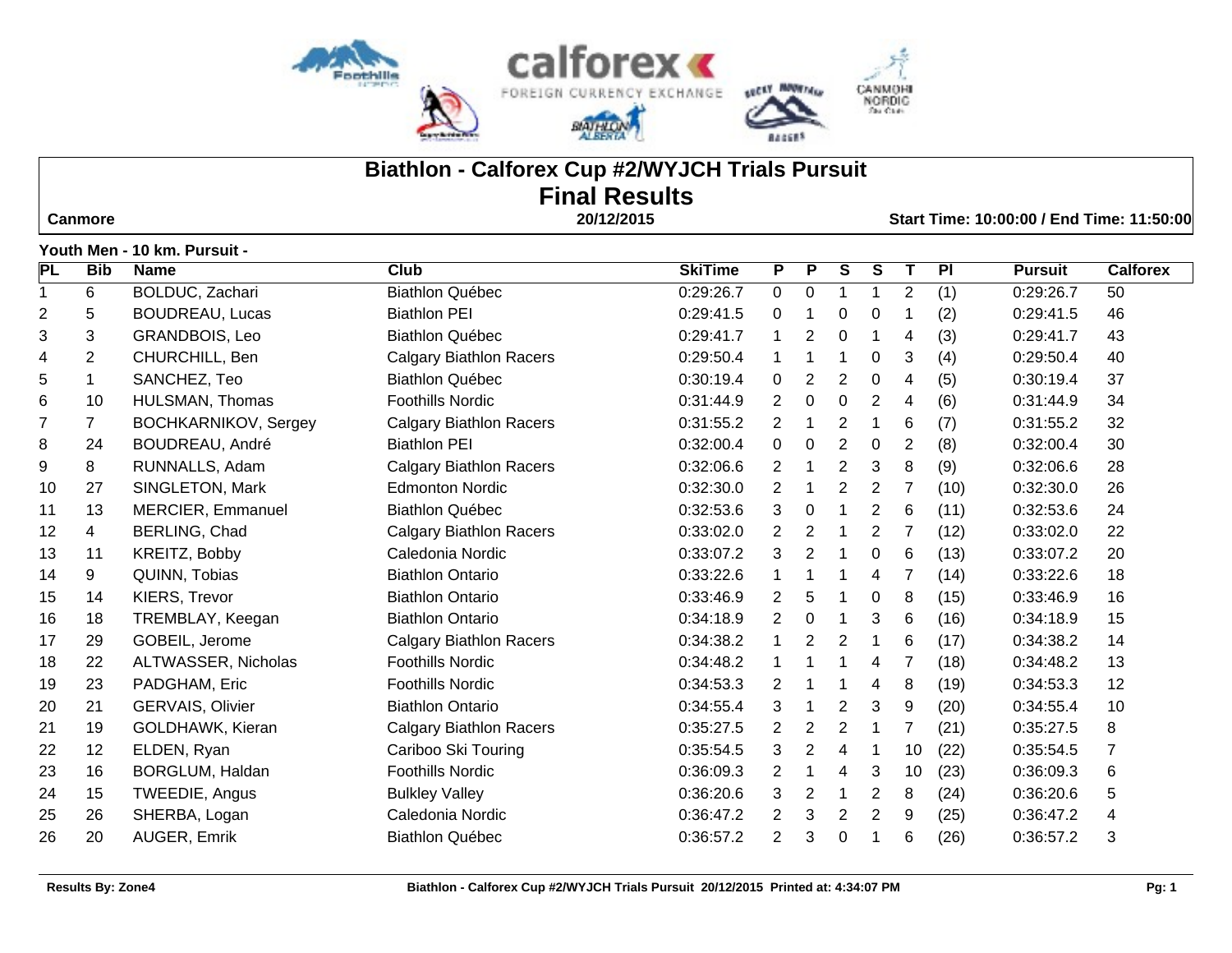# **Youth Men Continued ... - 10 km. Pursuit -**

| <b>PL</b> | <b>Bib</b> | <b>Name</b>              | Club                         | <b>SkiTime</b> |    |   |   |   |    | <b>PI</b> | <b>Pursuit</b> | <b>Calforex</b> |
|-----------|------------|--------------------------|------------------------------|----------------|----|---|---|---|----|-----------|----------------|-----------------|
| 27        | 25         | GREEN, Michio            | <b>Biathlon Saskatchewan</b> | 0:37:42.8      | 2  |   |   | 3 | 10 | (27)      | 0:37:42.8      | 2               |
| 28        | 17         | STUSHNOFF, Thomas        | <b>Rocky Mountain Racers</b> | 0:38:57.0      | 4  | 3 |   | 4 | 13 | (28)      | 0:38:57.0      |                 |
| 29        | 28         | MANN, Taij               | <b>Edmonton Nordic</b>       | 0:39:07.5      | 4  | 4 |   |   | 12 | (29)      | 0:39:07.5      |                 |
| 30        | 32         | LINKLATER, Wynn          | <b>Edmonton Nordic</b>       | 0:39:10.8      |    |   |   | 4 | 8  | (30)      | 0:39:10.8      |                 |
| 31        | 33         | <b>MACDONELL, Curtis</b> | <b>Foothills Nordic</b>      | 0:39:21.8      |    |   | 3 | 4 | 10 | (31)      | 0:39:21.8      |                 |
| 32        | 31         | <b>LUCKERT, Travis</b>   | <b>Edmonton Nordic</b>       | 0:40:05.7      | 4  | 3 | 5 |   | 14 | (32)      | 0:40:05.7      |                 |
| 33        | 30         | HAWES, Liam              | <b>Blue Mountain Bullets</b> | 0:40:48.3      |    | 3 |   |   | 8  | (33)      | 0:40:48.3      |                 |
| 34        | 34         | KUNTZ, Nathan            | Biathlon Saskatchewan        | 0:43:36.0      | 3  |   | 3 | 3 | 10 | (34)      | 0:43:36.0      |                 |
| 35        | 35         | NEUHAUS, Will            | Canmore Nordic               | 0:44:43.0      | 5. |   |   |   | 10 | (35)      | 0:44:43.0      |                 |

## **Men - 12.5 km. Pursuit -**

| PL             | <b>Bib</b> | <b>Name</b>                | Club                         | <b>SkiTime</b> | P              | P | S              | S |    | PI   | <b>Pursuit</b> | <b>Calforex</b> |
|----------------|------------|----------------------------|------------------------------|----------------|----------------|---|----------------|---|----|------|----------------|-----------------|
|                | 39         | SMITH, Casey               | Craftsbury GRP               | 0:34:06.0      |                | 0 | 0              | 0 |    | (1)  | 0:34:06.0      | 50              |
| $\overline{2}$ | 42         | ARENDZ, Mark               | <b>Rocky Mountain Racers</b> | 0:34:18.1      | 0              | 0 | 0              |   |    | (2)  | 0:34:18.1      | 46              |
| 3              | 49         | <b>BOWLER, Bill</b>        | <b>Blackhawk</b>             | 0:34:29.8      |                | 0 | 0              | 2 | 3  | (3)  | 0:34:29.8      | 43              |
| 4              | 41         | ELLINGSON, Jakob           | Mt. Itasca/LNR               | 0:34:32.9      | $\overline{2}$ | 0 | 0              |   | 3  | (4)  | 0:34:32.9      | 40              |
| 5              | 37         | DURTSCHI, Max              | <b>USBA X-Team</b>           | 0:34:39.5      | 0              | 4 | 0              |   | 5  | (5)  | 0:34:39.5      | 37              |
| 6              | 45         | GIBSON, Michael            | Craftsbury GRP               | 0:34:46.0      | 0              | 0 | 2              | 2 | 4  | (6)  | 0:34:46.0      | 34              |
| $\overline{7}$ | 50         | HOWE, Alexander            | Craftsbury GRP               | 0:34:52.7      | $\overline{2}$ | 2 | 0              | 0 | 4  | (7)  | 0:34:52.7      | 32              |
| 8              | 38         | ROBERTS, Wynn              | National Guard Biathlon      | 0:34:58.5      | 0              | 2 |                | 2 | 5  | (8)  | 0:34:58.5      | 30              |
| 9              | 43         | JOHNSON, Patrick           | Auburn Ski Club/USBA         | 0:35:13.0      |                | 3 |                |   | 6  | (9)  | 0:35:13.0      | 28              |
| 10             | 44         | HUDEC, Matthew             | <b>BATC/Biathlon Sask</b>    | 0:35:17.9      |                |   |                |   | 4  | (10) | 0:35:17.9      | 26              |
| 11             | 51         | DREISSIGACKER, Ethan       | Craftsbury GRP               | 0:35:26.3      | $\mathbf{2}$   |   | 0              |   | 4  | (11) | 0:35:26.3      | 24              |
| 12             | 52         | <b>BERTRAND, Guillaume</b> | <b>RMR/Biathlon Estrie</b>   | 0:36:33.5      | $\overline{2}$ |   |                | 0 | 4  | (12) | 0:36:33.5      | 22              |
| 13             | 47         | MACKENZIE, Jasper          | Winsport                     | 0:37:06.3      |                |   | 3              | 3 | 8  | (13) | 0:37:06.3      | 20              |
| 14             | 40         | <b>CURRIER, Russell</b>    | Maine Winter Sports Center   | 0:37:20.5      | 3              | 3 | 2              | 3 | 11 | (14) | 0:37:20.5      | 18              |
| 15             | 46         | SCHOMMER, Paul             | Moose Nordic BD/YOKO         | 0:38:11.2      | 4              | 3 | 0              | 3 | 10 | (15) | 0:38:11.2      | 16              |
| 16             | 53         | DALBERG, Jacob             | National Guard Biathlon      | 0:38:55.4      |                | 2 |                | 2 | 6  | (16) | 0:38:55.4      | 15              |
| 17             | 48         | ROOTS, Arthur              | <b>BATC/Caledonia Nordic</b> | 0:39:18.9      | 3              | 0 | 2              | 4 | 9  | (17) | 0:39:18.9      | 14              |
| 18             | 55         | HALLIGAN, Brian            | Maine Winter Sports Center   | 0:39:59.8      | 3              |   |                | 3 | 8  | (18) | 0:39:59.8      | 13              |
| 19             | 57         | ECCLESTON, Sasha           | Camrose Vikings              | 0:44:20.1      | $\overline{2}$ |   | 3              | 0 | 6  | (19) | 0:44:20.1      | 12              |
| 20             | 56         | NAKADA, Tadhg              | National Guard Biathlon      | 0:44:25.3      | $\overline{2}$ | 4 | 3              |   | 10 | (20) | 0:44:25.3      | 10              |
| 21             | 59         | NOVAK, Grant               | Rocky Mountain Racers        | 0:54:03.8      | 3              | 3 | $\overline{2}$ | 3 | 11 | (21) | 0:55:53.8      | 8               |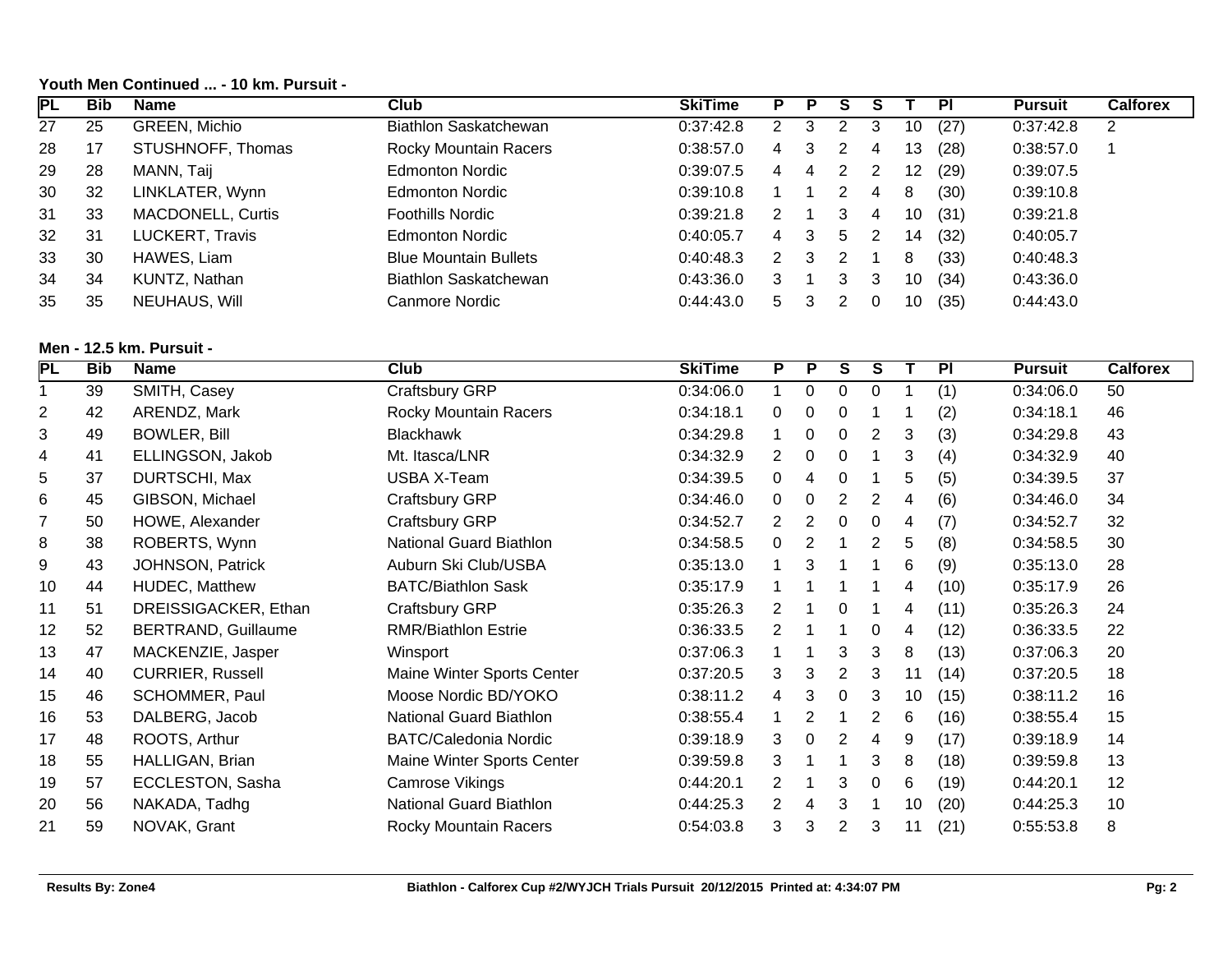# **Men Continued ... - 12.5 km. Pursuit -**

| PL         | <b>Bib</b> | Name              | Club                         | <b>SkiTime</b> |  |  | ÞІ         | Pursuit | Calforex |
|------------|------------|-------------------|------------------------------|----------------|--|--|------------|---------|----------|
| <b>DNS</b> | -54        | Kai<br>SKINSTAD.  | Winsport                     | ***            |  |  | <b>DNS</b> | ***     |          |
| <b>DNS</b> | 58         | HARDEN,<br>Stuart | <b>Rocky Mountain Racers</b> | ***            |  |  | <b>DNS</b> | ***     |          |

#### **Junior Men - 12.5 km. Pursuit -**

| PL              | <b>Bib</b> | <b>Name</b>              | <b>Club</b>                  | <b>SkiTime</b> | Р |                      |  |    | <b>PI</b> | <b>Pursuit</b> | <b>Calforex</b> |
|-----------------|------------|--------------------------|------------------------------|----------------|---|----------------------|--|----|-----------|----------------|-----------------|
|                 | 63         | MILLAR, Aidan            | <b>BATC/Canmore Nordic</b>   | 0:35:13.0      |   |                      |  | 4  |           | 0:35:13.0      | 50              |
| 2               | 60         | STRUM, Matt              | <b>BATC/Canmore Nordic</b>   | 0:36:13.0      |   |                      |  | 5  | (2)       | 0:36:13.0      | 46              |
| 3               | 61         | DUPUIS, Alexandre        | BATC                         | 0:36:38.0      |   |                      |  | 5  | (3)       | 0:36:38.0      | 43              |
| 4               | 62         | PÉPIN, Charles           | <b>Biathlon Québec</b>       | 0:38:38.2      |   |                      |  |    | (4)       | 0:38:38.2      | 40              |
| $5\overline{)}$ | 65         | MCKENZIE, Tristan        | <b>Rocky Mountain Racers</b> | 0:39:23.7      |   |                      |  | 4  | (5)       | 0:39:23.7      | 37              |
| 6               | 64         | <b>GERWING, Nate</b>     | <b>Rocky Mountain Racers</b> | 0:40:54.2      |   |                      |  | 5  | (6)       | 0:40:54.2      | 34              |
|                 | 67         | BÉRUBÉ-LAROCHELLE, Félix | <b>Biathlon Québec</b>       | 0:41:53.6      |   | $\mathbf{2}^{\circ}$ |  | 6  | (7)       | 0:41:53.6      | 32              |
| 8               | 66         | COOPER, Travis           | National Guard Biathlon      | 0:41:58.3      |   |                      |  | 12 | (8)       | 0:41:58.3      | 30              |

#### **Senior Boys - 6.25 km. Pursuit -**

| <b>PL</b> | Bib | <b>Name</b>             | Club                           | <b>SkiTime</b> | P                    | P                     | S | S |                 | <b>PI</b> | <b>Pursuit</b> | <b>Calforex</b> |
|-----------|-----|-------------------------|--------------------------------|----------------|----------------------|-----------------------|---|---|-----------------|-----------|----------------|-----------------|
|           | 71  | WALCH, Ben              | Foothills Nordic               | 0:23:50.8      | 3                    |                       | 2 |   |                 | (2)       | 0:23:35.8      | 50              |
| 2         | 69  | PAZDAN, Christian       | Foothills Nordic               | 0:23:51.0      | 3                    |                       | 3 | 0 |                 | (3)       | 0:23:46.0      | 46              |
| 3         | 68  | GILLILAND, Rory         | Foothills Nordic               | 0:23:47.1      | 3                    |                       |   | 3 | 8               | (1)       | 0:23:47.1      | 43              |
| 4         | 77  | GNYP, Kyrilo            | Biathlon Saskatchewan          | 0:25:12.9      |                      | 0                     |   | 2 | 4               | (5)       | 0:24:27.9      | 40              |
| 5         | 72  | SMITH, Quinlan          | <b>Calgary Biathlon Racers</b> | 0:24:54.2      |                      | 2                     | 2 | 3 | 8               | (4)       | 0:24:34.2      | 37              |
| 6         | 84  | DOWN, Brett             | Biathlon Saskatchewan          | 0:26:02.8      | 3                    | 2                     | 2 | 2 | 9               | (6)       | 0:24:42.8      | 34              |
| 7         | 74  | PLETZ, Logan            | Qu'Appelle Valley Nordic       | 0:26:17.4      | $\mathbf{2}$         | 2                     | 4 | 3 | 11              | (8)       | 0:25:47.4      | 32              |
| 8         | 88  | SAUNDERS, Devin         | Foothills Nordic               | 0:27:35.4      |                      | $\overline{2}$        | 4 | 3 | 10              | (10)      | 0:25:55.4      | 30              |
| 9         | 70  | HARROP, Sean            | <b>Calgary Biathlon Racers</b> | 0:26:17.2      | 3                    | $\mathbf{2}^{\prime}$ | 2 | 4 | 11              | (7)       | 0:26:07.2      | 28              |
| 10        | 82  | BARGEN, Aron            | Biathlon Saskatchewan          | 0:27:22.8      | 2                    | 0                     | 3 | 2 |                 | (9)       | 0:26:12.8      | 26              |
| 11        | 87  | HAY, Colton             | <b>Telemark Biathlon</b>       | 0:28:27.9      | $\mathbf{2}^{\circ}$ | 2                     | 2 | 2 | 8               | (13)      | 0:26:52.9      | 24              |
| 12        | 73  | MCLEAN, Sean            | <b>Foothills Nordic</b>        | 0:27:36.4      |                      | 4                     | 2 | 4 | 11              | (11)      | 0:27:11.4      | 22              |
| 13        | 80  | BERG, Finn              | Calgary Biathlon Racers        | 0:28:16.4      |                      | 3                     | 4 | 2 | 10              | (12)      | 0:27:16.4      | 20              |
| 14        | 81  | <b>SKARSGARD, Erik</b>  | <b>Foothills Nordic</b>        | 0:28:29.5      | $\overline{0}$       | 2                     | 5 | 3 | 10 <sup>°</sup> | (14)      | 0:27:24.5      | 18              |
| 15        | 79  | CUTHILL, Colton         | <b>Foothills Nordic</b>        | 0:28:30.3      | 4                    | 2                     | 2 | 3 | 11              | (15)      | 0:27:35.3      | 16              |
| 16        | 83  | <b>GERWING, Nicolas</b> | <b>Edmonton Nordic</b>         | 0:29:02.4      | $\overline{2}$       | 3                     | 3 | 3 | 11              | (16)      | 0:27:47.4      | 15              |
| 17        | 78  | CHAMPAGNE, Xavier       | Calgary Biathlon Racers        | 0:29:30.5      | 2                    | 3                     |   |   | 10              | (17)      | 0:28:40.5      | 14              |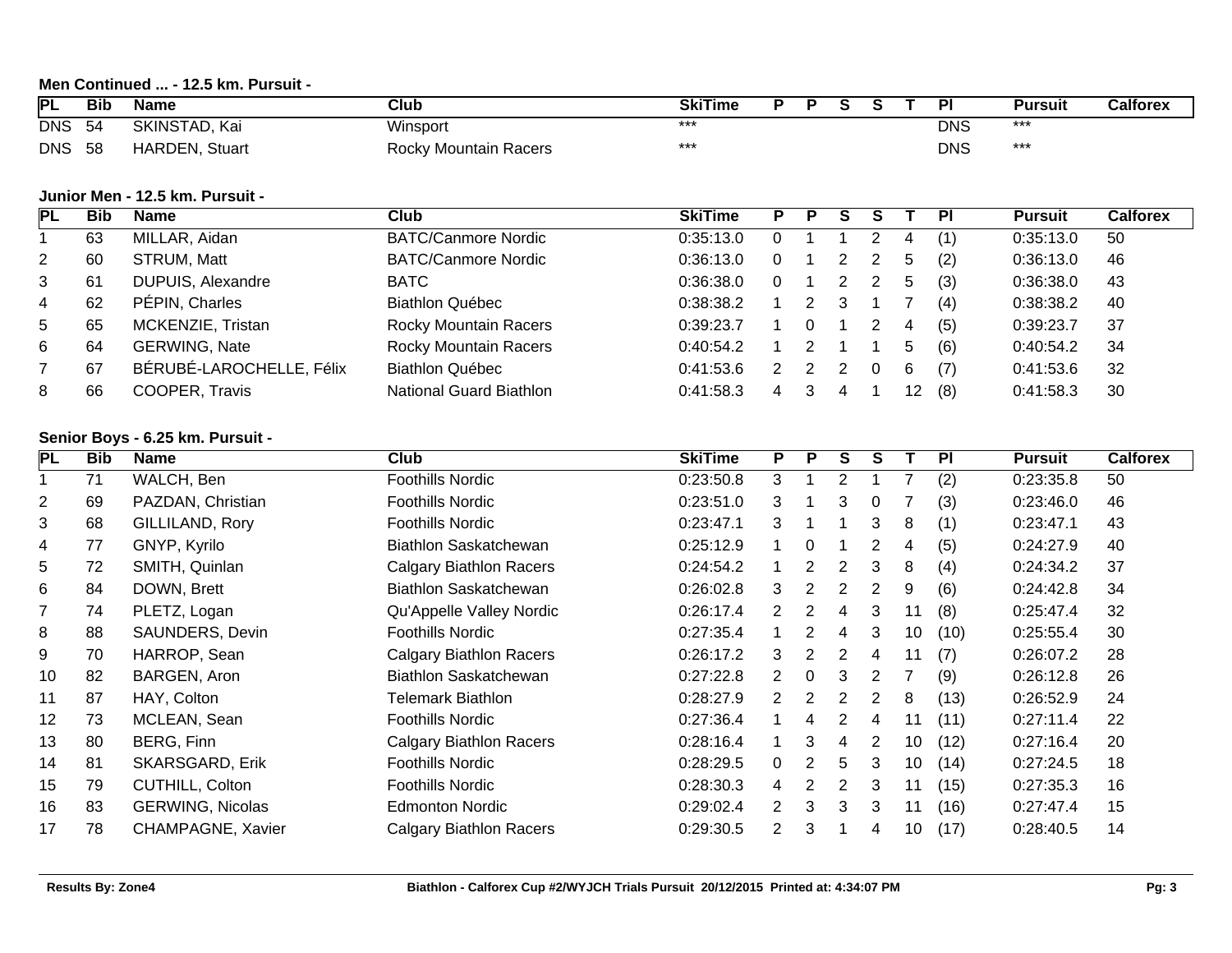#### **Senior Boys Continued ... - 6.25 km. Pursuit -**

| <b>IPL</b> | <b>Bib</b>            | <b>Name</b>     | Club                           | <b>SkiTime</b>      |       |  |  |                |                   |      | <b>Pursuit</b> | Calforex |
|------------|-----------------------|-----------------|--------------------------------|---------------------|-------|--|--|----------------|-------------------|------|----------------|----------|
| 18         | 76                    | STEPAN, Jakub   | <b>Camrose Vikings</b>         | $0:29:31.5$ 2 1 4 5 |       |  |  |                | 12                | (18) | 0:28:51.5      | -13      |
| 19         | 75                    | KELLY, Kieran   | <b>Calgary Biathlon Racers</b> | 0:30:06.4           | 2 3 3 |  |  | $\overline{4}$ | $12 \overline{ }$ | (19) | 0:29:31.4      | -12      |
| 20         | 85                    | PELLETIER, Liam | <b>Biathlon Ontario</b>        | $0:33:36.5$ 4 1 2 1 |       |  |  |                | -8                | (20) | 0:32:11.5      | 10       |
| 21         | 86                    | HOLLAND, Lance  | Canmore Nordic                 | $0:31:52.9$ 2 2 5 2 |       |  |  |                | 11                | (21) | 0:32:22.9      | 8        |
|            | <b>Jury Decisions</b> |                 |                                |                     |       |  |  |                |                   |      |                |          |

**Bib:** 86 **Time:** 0:02:00.0 **Notes:** Rule 5.5.a - Missed Penalty Loop

#### **Youth Women - 7.5 km. Pursuit -**

| <b>PL</b>      | <b>Bib</b> | <b>Name</b>              | Club                         | <b>SkiTime</b> | P                     | P              | S            | S              |   | PI         | <b>Pursuit</b> | <b>Calforex</b> |
|----------------|------------|--------------------------|------------------------------|----------------|-----------------------|----------------|--------------|----------------|---|------------|----------------|-----------------|
|                | 89         | BANKES, Megan            | <b>BATC/Foothills Nordic</b> | 0:28:34.4      |                       |                |              | $\overline{2}$ | 5 | (1)        | 0:28:34.4      | 50              |
| $\overline{2}$ | 93         | DICKSON, Emily           | <b>BATC/Caledonia Nordic</b> | 0:29:21.2      | 0                     | 0              |              |                | 2 | (2)        | 0:29:21.2      | 46              |
| 3              | 90         | MOSER, Nadia             | <b>BATC/Biathlon Yukon</b>   | 0:30:18.7      | $\mathbf{2}^{\prime}$ | 0              | 2            |                | 6 | (3)        | 0:30:18.7      | 43              |
| 4              | 92         | SEPANDJ, Darya           | <b>BATC/Foothills Nordic</b> | 0:31:08.2      |                       |                | 3            |                |   | (4)        | 0:31:08.2      | 40              |
| 5              | 91         | MCISAAC, India           | <b>Rocky Mountain Racers</b> | 0:31:33.4      | $\overline{2}$        | 2              | 3            | 2              | 9 | (5)        | 0:31:33.4      | 37              |
| 6              | 97         | POISSON-GRÉGOIRE, Sarah  | <b>Biathlon Québec</b>       | 0:32:16.2      | $\mathbf{2}^{\circ}$  | 0              |              |                | 5 | (6)        | 0:32:16.2      | 34              |
| $\overline{7}$ | 101        | SELLERS, Anna            | Canmore Nordic               | 0:32:45.6      |                       | $\Omega$       | 2            |                | 5 | (7)        | 0:32:45.6      | 32              |
| 8              | 94         | GOWLING, Gillian         | Rocky Mountain Racers        | 0:33:14.1      | $\overline{2}$        |                | $\mathbf 0$  | 2              | 5 | (8)        | 0:33:14.1      | 30              |
| 9              | 99         | LEIGHTON, Jordyn         | <b>Biathlon Ontario</b>      | 0:33:29.0      |                       | 4              | $\mathbf{0}$ |                | 6 | (9)        | 0:33:29.0      | 28              |
| 10             | 95         | <b>BANSER, Tekarra</b>   | <b>Telemark Biathlon</b>     | 0:33:36.3      | 0                     | 0              | 2            | 4              | 6 | (10)       | 0:33:36.3      | 26              |
| 11             | 102        | <b>BARGEN, Chloe</b>     | Biathlon Saskatchewan        | 0:33:44.3      | 0                     | 0              |              | 0              |   | (11)       | 0:33:44.3      | 24              |
| 12             | 96         | <b>TURNER, Mackenzie</b> | <b>Biathlon Ontario</b>      | 0:35:03.7      | $\mathbf{2}^{\circ}$  | $\overline{2}$ | 2            | 0              | 6 | (12)       | 0:35:03.7      | 22              |
| 13             | 98         | GILLETT, Katrine         | <b>Canmore Nordic</b>        | 0:35:19.8      | $\mathbf{2}^{\circ}$  | 1              | 3            | 3              | 9 | (13)       | 0:35:19.8      | 20              |
| 14             | 103        | TILLEY, Tatiana          | <b>Foothills Nordic</b>      | 0:37:39.7      |                       |                | 2            |                | 6 | (14)       | 0:37:39.7      | 18              |
| 15             | 105        | TUHKASAARI, Jasmin       | <b>Biathlon Ontario</b>      | 0:37:57.0      | 0                     | 2              |              | 2              | 5 | (15)       | 0:37:57.0      | 16              |
| 16             | 100        | NOTSCHAELE, Sydney       | Biathlon Saskatchewan        | 0:38:04.2      |                       | 3              | 2            | 3              | 9 | (16)       | 0:38:04.2      | 15              |
| <b>DNS</b>     | 104        | STADNYK, Hanne           | <b>Biathlon Saskatchewan</b> | ***            |                       |                |              |                |   | <b>DNS</b> | ***            |                 |
| <b>DNS</b>     | 106        | <b>WICHERS, Kerstin</b>  | Camrose Vikings              | $***$          |                       |                |              |                |   | <b>DNS</b> | $***$          |                 |